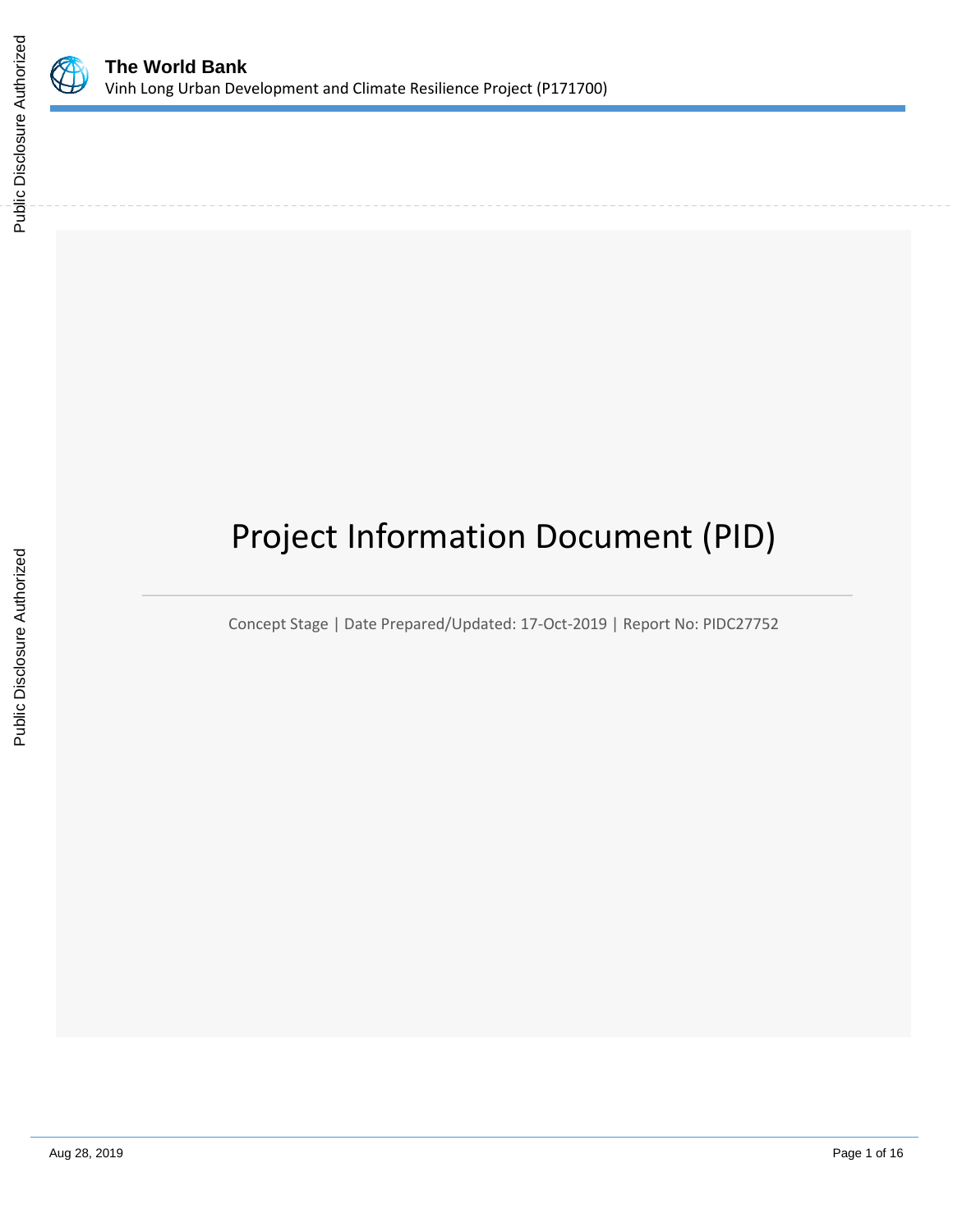

# **BASIC INFORMATION**

## **A. Basic Project Data**

| Country<br>Vietnam                                                 | Project ID<br>P171700                           | Parent Project ID (if any)                                     | Project Name<br>Vinh Long Urban<br>Development and<br>Climate Resilience<br>Project (P171700) |
|--------------------------------------------------------------------|-------------------------------------------------|----------------------------------------------------------------|-----------------------------------------------------------------------------------------------|
| Region<br><b>EAST ASIA AND PACIFIC</b>                             | <b>Estimated Appraisal Date</b><br>Mar 30, 2020 | <b>Estimated Board Date</b><br>Jun 15, 2020                    | Practice Area (Lead)<br>Urban, Resilience and<br>Land                                         |
| <b>Financing Instrument</b><br><b>Investment Project Financing</b> | Borrower(s)<br>Socialist Republic of Vietnam    | <b>Implementing Agency</b><br>ODA PMU of Vinh Long<br>Province |                                                                                               |

**Proposed Development Objective(s)** 

To improve access to infrastructure and connectivity and to reduce flood risk in the urban core area of Vinh Long city.

# **PROJECT FINANCING DATA (US\$, Millions)**

#### **SUMMARY**

| <b>Total Project Cost</b> | 219.40 |
|---------------------------|--------|
| <b>Total Financing</b>    | 219.40 |
| of which IBRD/IDA         | 163.40 |
| <b>Financing Gap</b>      | 0.00   |

#### DETAILS

#### **World Bank Group Financing**

| International Development Association (IDA) | 163.40 |  |  |
|---------------------------------------------|--------|--|--|
| <b>IDA</b> Credit                           | 163.40 |  |  |
| <b>Non-World Bank Group Financing</b>       |        |  |  |
| <b>Counterpart Funding</b>                  | 56.00  |  |  |
| Borrower/Recipient                          | 56.00  |  |  |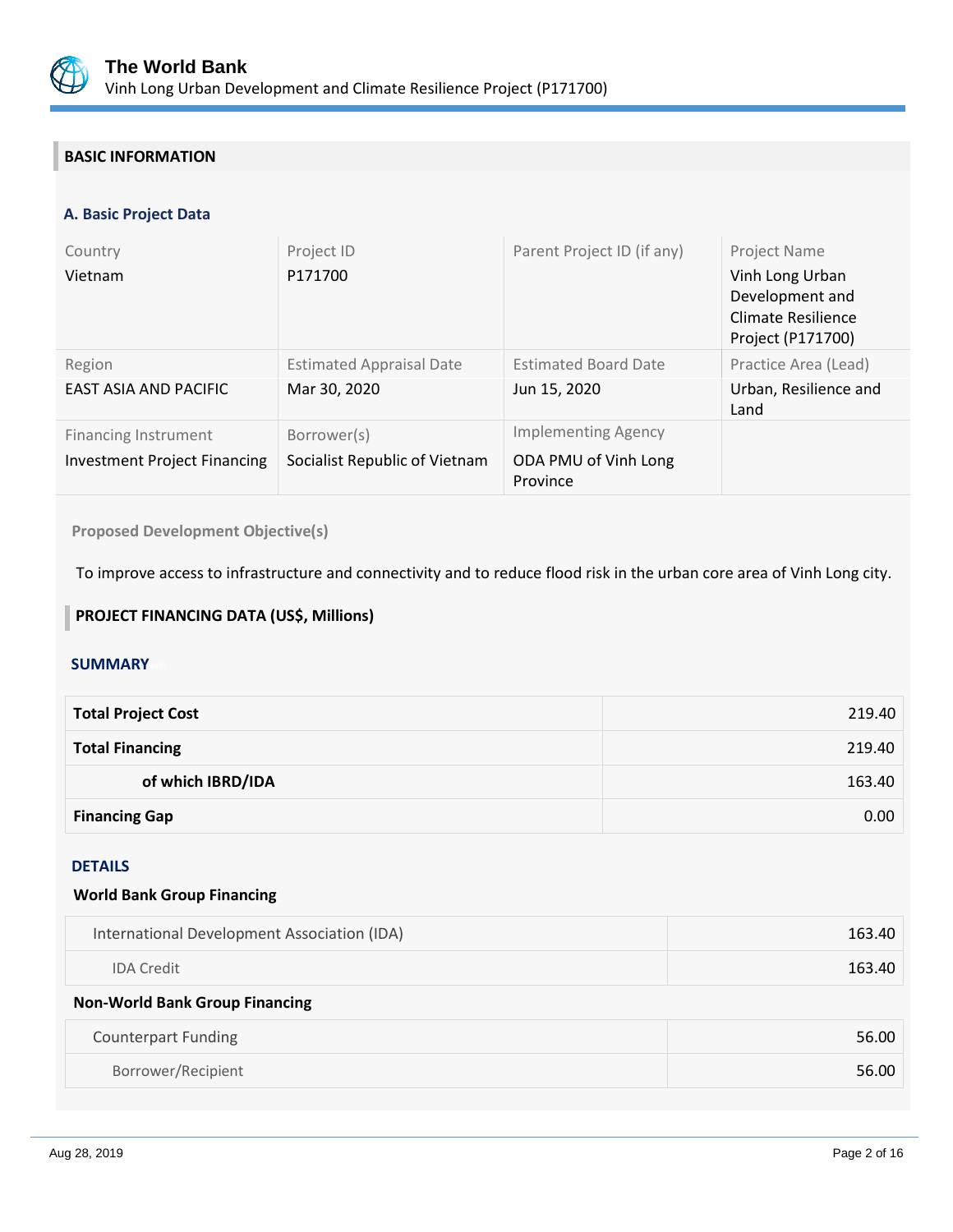

Environmental and Social Risk Classification Concept Review Decision

Substantial Track II-The review did authorize the preparation to continue

Other Decision (as needed)

## **B. Introduction and Context**

Country Context

1. **Since the introduction of the comprehensive reforms in 1986, known as 'Ðổi Mới', Vietnam has experienced impressive economic growth** that has also been equitable and stable, allowing the country to transform from a low-income economy to a middle-income economy in one generation. Vietnam has had one of the fastest GDP per capita growth rates (averaging 5.5 percent a year) since the early 1990s, yielding a three-and-a-half-fold increase in average income. External trade has been a major driver, much of it powered by strong foreign direct investment. Economic growth has brought dramatic structural transformations, with the agricultural sector's share in GDP falling from more than 40 percent in the late 1980s to less than 20 percent in recent years. That decline has been mirrored by a rise in services and industry shares. These sectoral GDP trends have been broadly matched by sectoral trends in employment.

2. **Economic growth, coupled with the government's strong focus on inclusive development, has yielded shared prosperity and strong gains in poverty reduction**. The \$1.90-a-day poverty rate fell from 50 percent in the early 1990s to 3 percent today. Using the General Statistics Office (GSO)–World Bank standard, poverty incidence fell from about 58 percent to 13.5 percent over the same period. Access to basic infrastructure has also improved substantially. Electricity is now available to almost all households, up from less than half in 1993. Access to clean drinking water and modern sanitation in urban areas has risen from less than 20 percent of all households in 1999 to more than 90 percent and 78 percent respectively in 2015<sup>1</sup>. By the World Bank's measure of shared prosperity (i.e., the income growth of the bottom 40% of the population), Vietnam is one of the most noteworthy cases of long-term shared prosperity globally.

3. **Although Vietnam has avoided the large increases in inequality observed in other fast-growing countries, the differences between rich and poor are still significant**. In urban areas, the poverty rates in smaller cities are relatively high as compared to large cities. According to the GSO/WB poverty line, only 1.9% of the urban populations in Hanoi and Ho Chi Minh City (HCMC) are poor, while 11.2% of the populations of small cities<sup>2</sup> are poor. Vietnam's small and mediumsize cities<sup>3</sup> represent only 43% of the nation's urban population, however they contain 70% of the total urban poor.<sup>4</sup> In particular, ethnic minorities (15 percent of the population), face a growing gap relative to the majority population and now represent half of the poor.<sup>5</sup>

#### 4. **Despite large investments in risk management, cities in Vietnam remain highly vulnerable to weather related**

<sup>&</sup>lt;sup>1</sup> Joint Monitoring Program Report (WHO/UNICEF, 2015).

<sup>2</sup> Class 4 and 5 in Vietnam's city classification.

<sup>3</sup> Class 3, 4 and 5 in Vietnam's city classification.

<sup>4</sup> Vietnam Poverty Assessment (World Bank, 2012)

<sup>5</sup> Vietnam 2035 Report (World Bank 2016)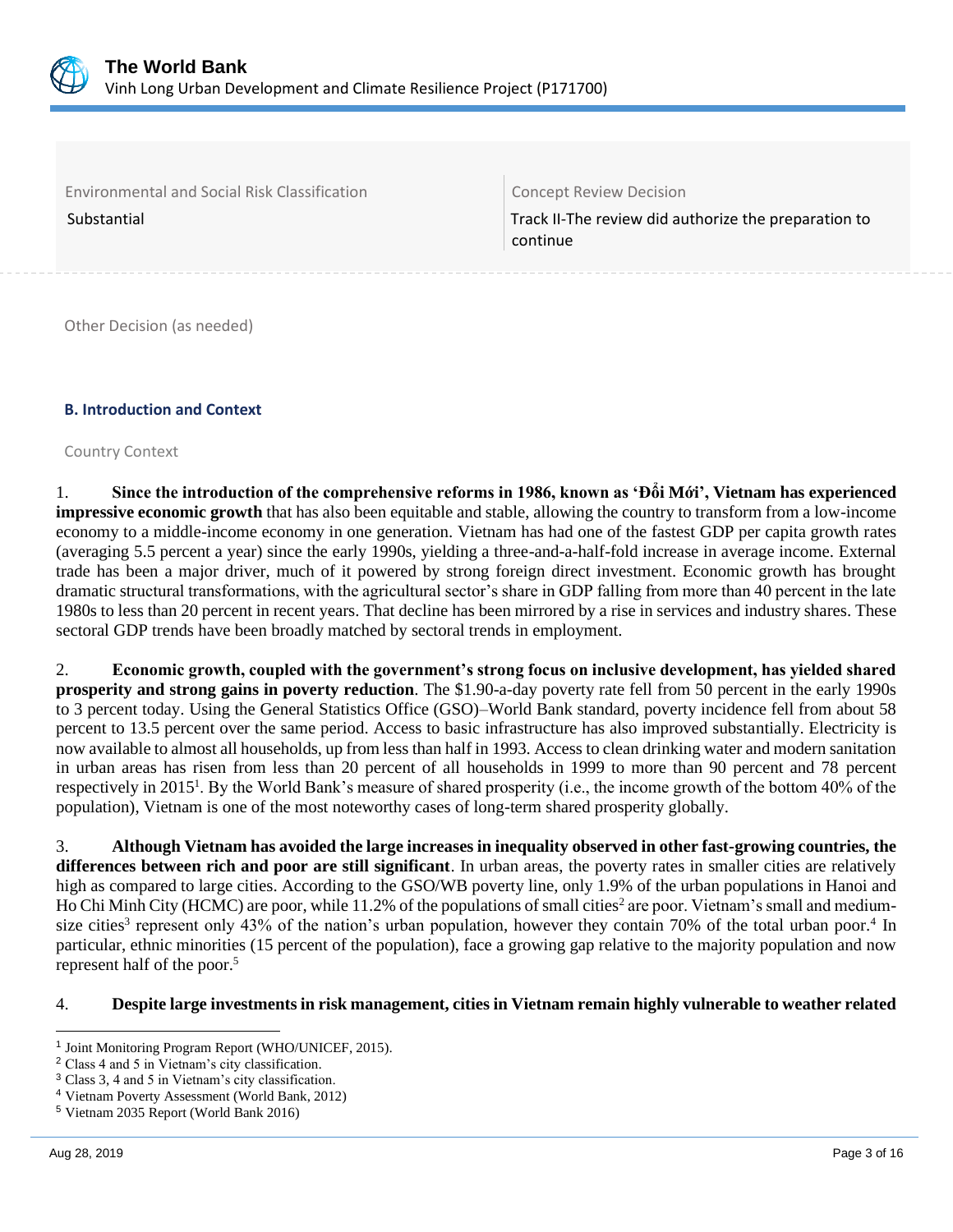

**hazards such as typhoons, floods and drought, which are expected to become more frequent and intense with climate**  change. Vietnam has been ranked among the five countries likely to be most affected by climate change<sup>6</sup>, due to the concentration of a high proportion of its population and economic assets in vulnerable coastal lowlands and deltas. It is estimated that Vietnam's average annual disaster related losses are approximately US\$2.4 billion, or almost 1.5% of GDP.<sup>7</sup> Sea level rise of 0.22m and an increase in rainfall of between 12.4% and 33.3% are expected by 2030, based on scenario RPC4.5<sup>8</sup> and will further increase flood levels. The Mekong Delta is particularly vulnerable to climate change and hydrometrological disasters such as flooding, which have significantly impacted the socioeconomic development of the region. Approximately half of the Delta is flooded to a depth 1 to 3 m annually, and the situation is being further exacerbated by sea-level rise and land subsidence. Coastal erosion and saline intrusion leading to the contamination of drinking water, are other issues that are likely to increasingly impact the Mekong Delta in the future. The growth of greenhouse gas emissions in Vietnam is the fastest in the region, while the environmental quality of its air, land, and water has deteriorated considerably. The impacts of climate change are exacerbated by inappropriate land use planning and ecosystem degradation and are typically linked to adverse health consequences, including water related and vector- borne diseases. In addition, the poor, the elderly and people with disabilities are especially vulnerable to climate change and hydro-metrological disasters, given the rapid increase in the elderly population<sup>9</sup> and the relatively high proportion of people living with disabilities in Vietnam.<sup>10</sup>

Sectoral and Institutional Context

5. **Vietnam's rapid economic development and structural transformation over the past three decades has led to extensive urban transformation, with urban areas now contributing more than half of the country's GDP.** Vietnam has a low level of urbanization (37.5% of the population in 2017) compared to most countries in the East Asia region, but its urban population has grown steadily at 3.4 percent a year since the late 1980s, from fewer than 13 million urban residents to more than 30 million today. The urbanization process has accelerated in recent years, with half the country's population expected to live in urban areas by 2035.<sup>11</sup>

6. **Notwithstanding the impressive social and economic outcomes brought about by urbanization, there are signs that Vietnam's current urbanization model is losing momentum**. A notable characteristic of urban development in Vietnam has been the low and stagnant levels of urban density, with industrial zones developed ahead of demand and a proliferation of small, fragmented and poorly connected urban centers. Between 2000 and 2015, urban density remained at 18.9 residents per hectare, while urban land expanded by over 650,000 hectares.<sup>12</sup> This development pattern is largely driven by cities' desire to generate more land related revenues and move up the government's urban hierarchy<sup>13</sup>, but also reflects the relatively weak institutions responsible for urban development and planning. There are no clear frameworks or effective mechanisms for spatial regulation in the plans, resulting in weak protection of open spaces, agricultural land, and other natural resources and a lack of consideration of the impact of climate change and disaster risks. The World Bank's flagship Vietnam 2035: Towards Prosperity, Creativity, Equity and Democracy report emphasized the need to strengthen institutions for integrated urban planning, both functionally and spatially, to further enable agglomeration economies.

<sup>6</sup> Vietnam: Climate Risk Country Profile (World Bank and Asian Development Bank, 2018).

<sup>7</sup> UNISDR (2014) PreventionWeb. [https://www.preventionweb.net/countries.](https://www.preventionweb.net/countries)

<sup>8</sup> Hydraulic modeling report for World Bank Scaling up Urban Upgrading Project (SIWRR, 2017)

<sup>&</sup>lt;sup>9</sup> Vietnam is one of the most rapidly aging countries in the world. Around 2035, the old age dependency ratio — the number of people 65 years of age or older for every 100 people aged 15–64 — will have risen to almost 22 (from under 10 today), while the working-age population will begin to decline in absolute terms. Vietnam 2035 Report (World Bank 2016)

<sup>&</sup>lt;sup>10</sup> Statistics show between 7.5 to 15 per cent of Vietnamese people are living with disabilities. Palmer M, Groce N, Mont D, Nguyen OH, Mitra S (2015) The Economic Lives of People with Disabilities in Vietnam. PLoS ONE 10(7): e0133623.

<sup>11</sup> Vietnam 2035 Report (World Bank 2016)

<sup>12</sup> Vietnam 2035 Report (World Bank 2016).

<sup>&</sup>lt;sup>13</sup> The urban classification system consists of six classes of urban areas that are defined by different levels of economic activities, physical development, population, population density, and infrastructure provision. It serves as a basis for the central government to determine budget transfer allocations to urban areas, thus providing strong incentives for cities and towns to move up the urban class ladder.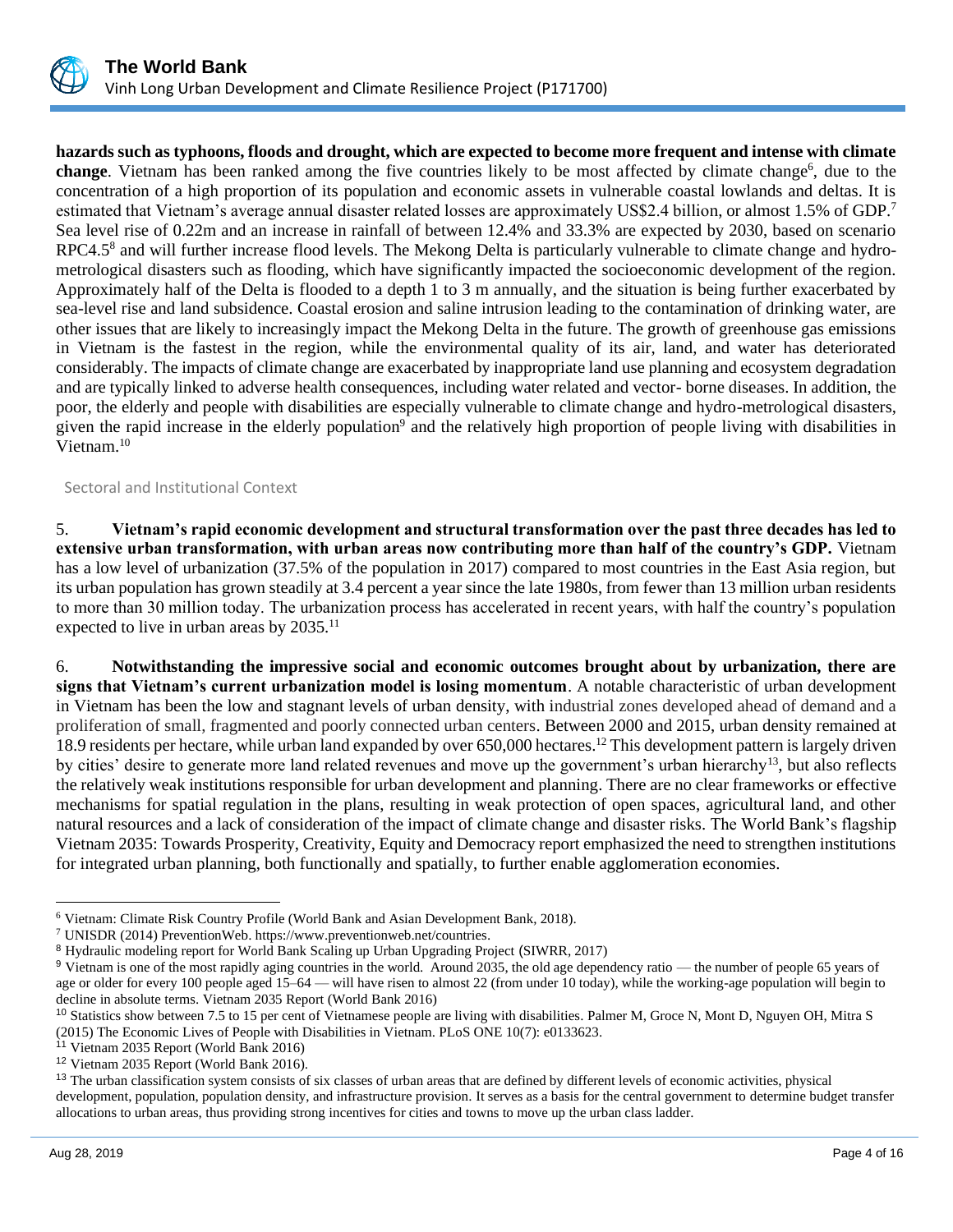

7. **The Mekong Delta Region (MDR), being the agricultural base of Vietnam, is one of the most densely populated regions outside the metropolitan regions of Hanoi and HCMC**. The MDR covers an area of 40,604.7 km<sup>2</sup>, with a population of 17,590,400 (2015), accounting for 13 % and 19% of the country respectively. Cities in the MDR had average annual economic growth rates of between 13 % and 20 % from 2006 to 2010. Despite these impressive economic growth rates, the MDR cities are typically small or medium in size with limited fiscal resources and relatively high poverty rates. MDR cities have struggled to keep up with the demographic and socioeconomic demands brought about by urbanization. Access to basic services, such as sanitation, drainage and quality water supply, remains as low as 15% in MDR cities, as compared to 80% in large cities such as HCMC and Hanoi. Only 7.6% of cities have appropriate wastewater collection and treatment systems, with the majority lacking any systems.<sup>14</sup> In 2016, between 14 % and 30 % of the population in the MDR cities consisted of low-income households, including a large proportion of ethnic groups and people with disabilities<sup>15</sup>. Most MDR cities frequently suffer from flooding and other negative climate change impacts because of their low elevation and infrastructure deficits.

8. **One of the 13 provinces in MDR, Vinh Long is strategically located along the economic corridor that connects HCMC to the Mekong Delta Region**. The approved 2018 Adjusted Regional Plan for Infrastructure Development of the Mekong Delta, defined Vinh Long province's role in the Region as a center for: agricultural technology; agri-processing; commercial activities; training; research and technology transfer services; and eco-tourism. The HCMC-Can Tho highway currently under construction and the planned HCMC-Can Tho railway are expected to further unlock Vinh Long's economic development potential. Vinh Long city, the capital of Vinh Long Province, has a population of around 150,000 (about 80% are urban) and an annual GDP growth rate of about 10%.

9. **Flooding has been identified as a major impediment to Vinh Long's long-term development.** Located on the Tien river plain, the city has an elevation of 1.6-2.5m above mean sea level and about 60% of the city is susceptible to flooding due to extreme rainfall and high water levels in the Mekong. Its network of canals suffers from issues of sedimentation, water surface encroachment and pollution due to untreated domestic wastewater and solid waste. Vinh Long DONRE reported wastewater quality exceeding the national standard by 1.3-11 times<sup>16</sup>. Urban drainage system upgrades, flood mitigation infrastructures and nature-based solutions to increase water retention, are city priorities.

10. **Flooding in the MDR is complex. Effective management of flood risk requires an integrated and crosssectoral approach, in particular close coordination among several government agencies that have overlapping mandates and authorities in flood risk management**. In Vinh Long province, the Department of Agriculture and Rural Development (DARD) is responsible for irrigation and flood management; the Department of Construction (DOC) is responsible for urban planning and construction management, while maintenance may be outsourced to private companies; the Department of Transport (DOT) is responsible for the planning, design and maintenance of the transport system, which requires close coordination with DOC for the drainage and wastewater system and with the Urban Public Works Company for urban landscaping and street lighting; and the DONRE is responsible for water resource and environmental management. In addition, the Provincial Steering Committee of Disaster Prevention, Search and Rescue, coordinates flood management and emergency response. There is a need to strengthen coordination of these fragmented institutional structures and consolidate the operations and maintenance strategy as part of an integrated flood management system.

11. **Integrated flood management also entails deploying a mix of structural and non-structural measures, including flood mitigation infrastructure, nature-based solutions, flood awareness and information, flood emergency management, land use planning and development control**. The current grey infrastructure solutions in Vietnam's cities

<sup>14</sup> Vietnam Urbanization Review (World Bank 2011)

<sup>&</sup>lt;sup>15</sup> More than 20% of Vietnamese households with people with disabilities are concentrated in Mekong Delta Region, where the proportion of households with people with disabilities is as high as 20%, one of the highest ratios among the six regions (only second to the North and Central Coast. Vietnam National Survey on People with Disabilities, 2016

<sup>16</sup> Environmental Monitoring Report by the Vinh Long Department of Natural Resources and Environment, 2015.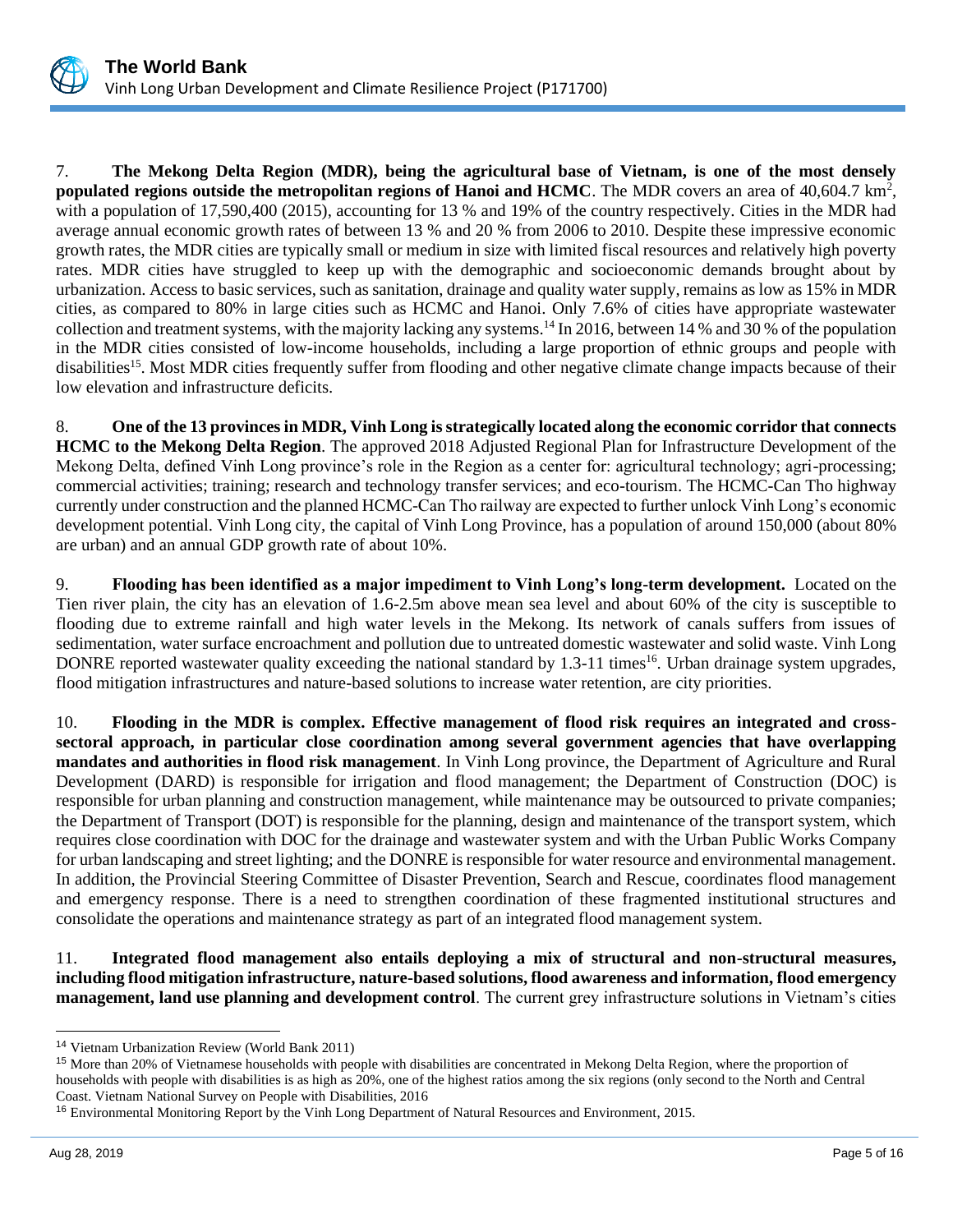

result in increased stormwater runoff, fast discharge of flood water, and a lack of infiltration, exacerbating localized flooding. The extensive use of concrete, the felling of trees, and the extension and widening of the roads, increases both the urban heat island and greenhouse gas emissions  $(GHGs)^{17}$ . Various green, environmentally friendly nature-based solutions, such as retention and detention ponds, water absorbing landscapes, bio-engineering methods to create more natural green canal embankments etc., can complement these engineering measures. Together with sewer separation and wastewater treatment to improve water quality, these measures will reduce the rate and volume of stormwater runoff, flooding, heat and GHGs emissions; and increase urban livability, resilience and attractiveness of the city.

12. **The Government of Vietnam (GoV) adopted Resolution No. 120<sup>18</sup> in 2017 on Sustainable and Climate-Resilient Development of the Mekong Delta, which set out the guidance for the future development of the Mekong Delta**. It highlighted the importance of "nature-based adaptation, environmentally sound and sustainable development, on the basis of actively living with flooding". It also proposed to "develop an Integrated Master Plan for sustainable and climate resilient development of the Mekong Delta." This is in line with the new Planning Law, approved in 2017, which requires a multi-sectoral integrated planning approach at the national, regional and provincial levels. Linked to this, the Ministry of Planning and Investment (MPI) is preparing a Mekong Delta comprehensive development plan for climate change adaptation and socio-economic development. This plan will guide development planning for the 13 MDR provinces, including Vinh Long.

13. **Due to the exponential growth of technology advances and their increasing accessibility and affordability**, **cities globally are increasingly tapping into information and communication technologies (ICT) to improve the efficiency, effectiveness, and adaptability of their physical, social, institutional and economic infrastructure.** There are many smart city solutions globally that Vietnamese cities can learn from in order to improve their sustainability and resilience, including those aimed at increasing citizen participation. In 2018, the Prime Minister issued a decision to approve the scheme for *"Development of sustainable smart cities in Vietnam in the period of 2018-2025, vision to 2030",* which identifies Mekong Delta as one of the focus areas. The MOC is responsible for developing a smart city plan and the Ministry of Information and Communication (MOIC) released a decision on smart city ICT framework in May 2019. In Vinh Long, DOIC plans to develop their provincial ICT smart city framework by 2022; DoNRE has created a geodatabase for land management, and is developing a smart phone application to allow public access to spatial information. Increasing the transparency of planning, coupled with disseminating other information on natural hazards and socio-economic profiles of the residents, will help increase the awareness of hazard risks to the populations.

14. **The World Bank has supported several GoV projects in MDR and the relevant lessons and experiences will be reflected in the proposed project**. The Bank concluded the Mekong Delta Region Urban Upgrading Project in 2018, which financed infrastructure improvements in six cities in the MDR and is currently financing the Scaling Up Urban Upgrading Project (SUUP) in the remaining seven cities in the MDR, which aims to improve infrastructure and strengthen urban planning capacity, with a focus on Low Income Areas (LIAs). The Bank is also financing the Can Tho Urban Development and Resilience Project, focusing on the mitigation of flood risks and adaptation to climate change. The Mekong Delta Integrated Climate Resilience and Sustainable Livelihood Project has also been implemented since 2016 covering nine provinces in the MDR including two rural districts in Vinh Long. Vinh Long Province is participating in the World Bank financed Vietnam Improved Land Governance and Database Project to set up a Multipurpose Land Information System. In addition, the World Bank has worked with GoV on several studies related to climate resilience in the MDR including for the MDR comprehensive development plan.

<sup>&</sup>lt;sup>17</sup> There are greenhouse gas emissions associated with the manufacturing processes of both concrete and asphalt. Emissions will vary by manufacturing method, energy mix, feedstock, and other factors.

<sup>18</sup> Resolution No.120/NQ-CP issued by the Government on November 17, 2017, following the Regional Sustainable Development Conference held in late September 2017 - hereinafter referred to as Resolution No.120.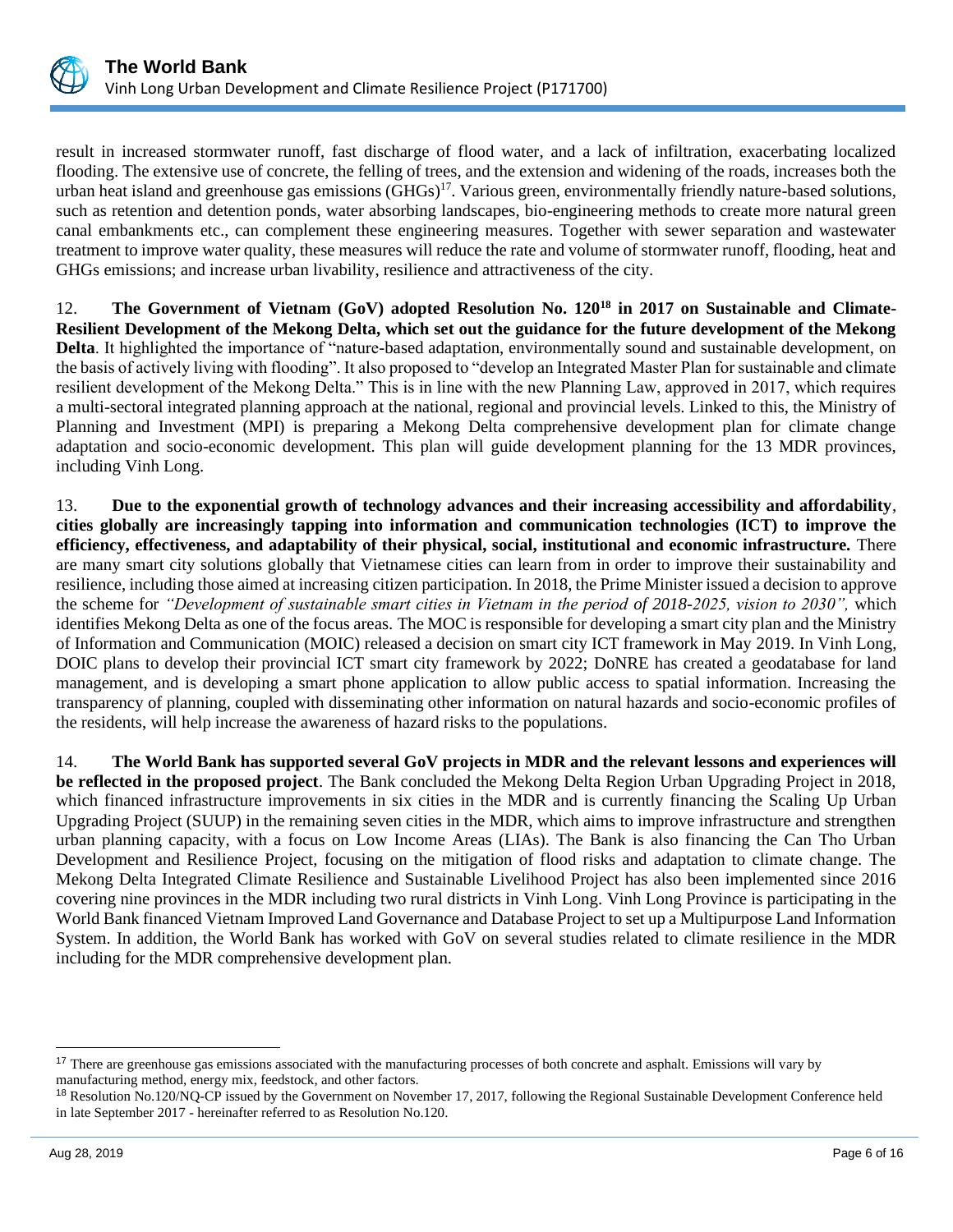

Relationship to CPF

15. **This operation is consistent with the World Bank Country Partnership Framework (CPF) for Vietnam 2018- 2022<sup>19</sup>, including support for two important higher-level objectives.** Firstly, the project will contribute to improved infrastructure conditions in the urban core area of Vinh Long and enhanced urban planning and management. This will directly contribute to the achievement of Objective 5 of the CPF to "improve planning, management, and delivery of infrastructure and land in cities" under the first focus area to "enable inclusive growth and private sector participation." Secondly, the project will support the achievement of Objective 10 of the CPF to "increase climate resilience and strengthen disaster risk management" under the third focus area to "enhance environmental sustainability and resilience". The proposed project will support resilient urban infrastructure investments and provide technical assistance to improve the disaster risk management of Vinh Long city, including planning, operation of flood mitigation infrastructure, communication and raising community awareness, and improving the efficiency of infrastructure services through leveraging smart city solutions. The proposed project is fully aligned with the Bank's Twin Goals of eliminating extreme poverty and boosting shared prosperity by supporting Vinh Long city in increasing access to improved basic services for the bottom 40% of the population, removing infrastructure constraints, improving connectivity and access to jobs for both male and female members of local communities.

16. **The Vinh Long Urban Development and Climate Resilience Project is in line with the World Bank's new generation of urban interventions in Vietnam centered around a multi-sectoral approach to improve access to urban services and resilience**. The project will build on the lessons and experiences of the Bank's previous and ongoing interventions in the MDR and other countries, and will be guided by the following principles: a) leveraging accessible and affordable new technologies for better managing risk, with a focus on incorporating flood risk assessment in planning, strengthening operation and maintenance, sharing of information across administrative units, and community participation; b) integrating remedial and preventive measures to increase connectivity and guide future urban development in low risk areas, while improving the living conditions of the urban core; c) harmonizing nature-based solutions with gray infrastructure design to increase adaptability and reduce the life cycle costs of operation and maintenance; and d) enhancing the quality of infrastructure with consideration of climate change and the needs of diverse populations including women, ethnic groups, elderly and the disabled.

#### **C. Proposed Development Objective(s)**

17. To improve access to infrastructure and connectivity, and to reduce flood risk in the urban core area of Vinh Long city.

Key Results (From PCN)

## 18. The PDO outcome indicators are:

PDO Outcome **Outcome** indicator Improved access to infrastructure

Table 1. PDO Outcome Indicators

- Number of people with access to new or improved basic urban infrastructure facilities and services (number, percentage of which female).
- Users satisfied with the new or improved drainage and sanitation services (percentage, percentage of which female)

<sup>&</sup>lt;sup>19</sup> Country Partnership Framework for the Socialist Republic of Vietnam for the Period FY18-FY22 (World Bank 2017, Report No. 111771-VN).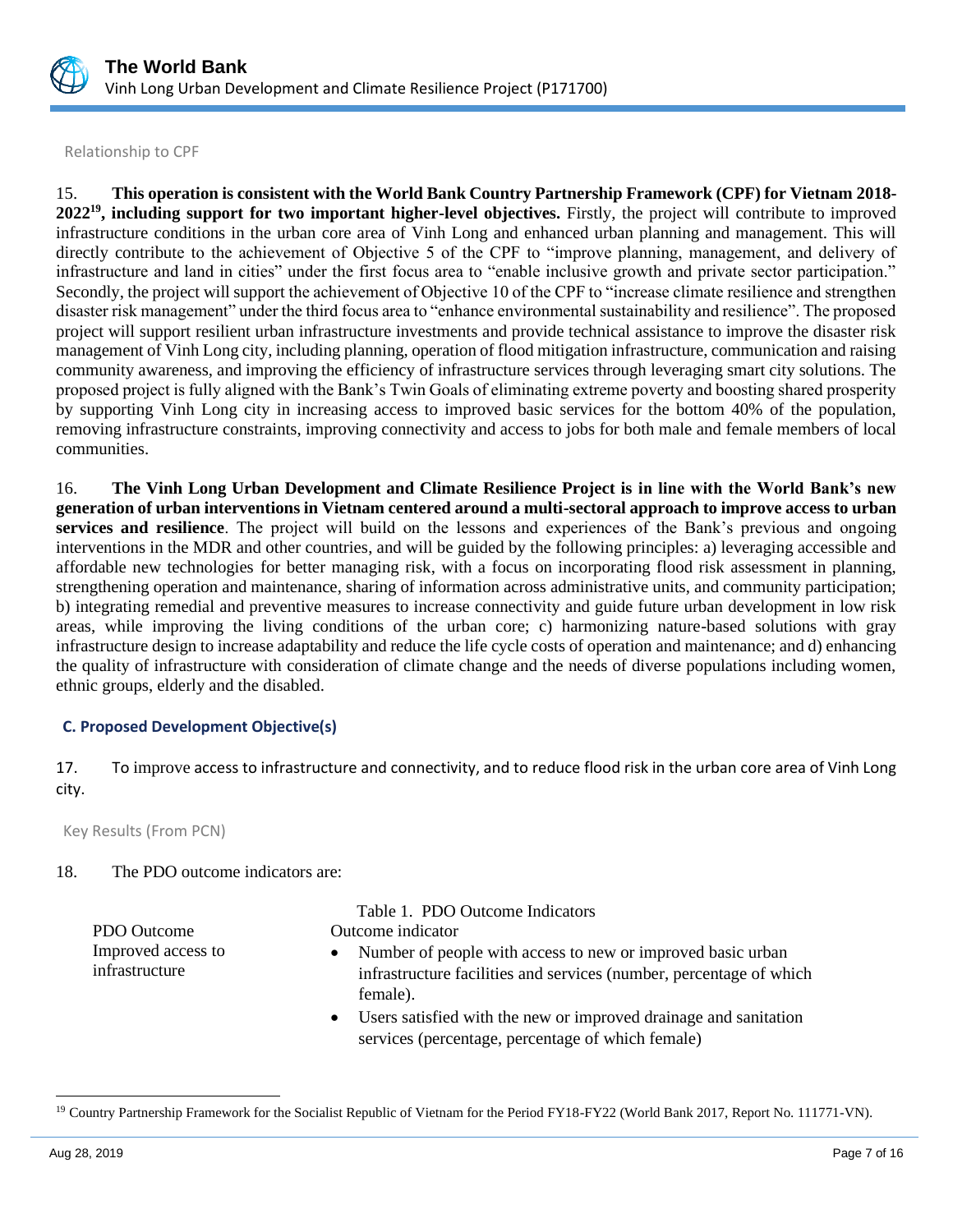

| Improved connectivity     | $\bullet$ | People with access to new or improved roads (number, percentage of<br>which female)                                                                                                                                                                                            |  |
|---------------------------|-----------|--------------------------------------------------------------------------------------------------------------------------------------------------------------------------------------------------------------------------------------------------------------------------------|--|
|                           | $\bullet$ | Reduction in travel time between: i) Ward 8 and Ward 9; ii) residential<br>areas along National Road 53 and National Road 1A; iii) areas along<br>national roads 53, 57 and 1A; and iv) central area and the planned<br>industrial zone along the future HCMC-Can Tho highway. |  |
| Reduced flooding risk     | $\bullet$ | People living in the urban core protected against a combination of 10-<br>year return period local rainfall flood and 100-year return period riverine<br>flood (number, percentage of which female)                                                                            |  |
| Improved urban management |           | Integrated flood risk management system developed                                                                                                                                                                                                                              |  |

## **D. Concept Description**

19. **Proposed project focuses on investments unlock development potential of urban core**. Vinh Long is one of seven cities in the Mekong Delta Region currently implementing the World Bank financed SUUP Project, which invests \$35mln for improving basic infrastructure in low income areas in Vinh Long. However, without a comprehensive approach to manage flood risks, Vinh Long city's core urban area remains most exposed to flood risk due to the high concentration of poor population living in LIAs, the low elevation, and a lack of investments in drainage, wastewater collection and treatment and flood protection infrastructure that exacerbates the impacts of flood events. The severe flood risk in the core urban area, together with the lack of integrated planning, has led the city to sprawl outwards along national roads and main waterways in different directions, while large pockets of land in the core urban area remain undeveloped. This fragmented development pattern results in high costs for land acquisition and infrastructure provision, the loss of productive, waterretaining agricultural land and increased greenhouse gas emissions, as well as high transport costs that impede the realization of an agglomeration economy. The proposed project will therefore focus on priority investments and technical assistance that aim to unlock the development of core urban areas and promote a more compact and sustainable development pattern.

20. **The proposed project will include a combination of structural and non-structural interventions to improve access to infrastructure and to reduce flood risk in the urban core area of Vinh Long city**. The urban core will be protected through a comprehensive set of flood mitigation measures, including flood control systems, wastewater collection and treatment and nature-based solutions to reduce flood risk and improve environmental and sanitation conditions. Connectivity within the urban core and with key economic centers will also be improved. These measures will eliminate the physical constraints to development in the urban core, increase land values and stimulate private capital investments, enabling the redevelopment of the urban core and reducing the pressure for urban sprawl. By providing comprehensive improvement to infrastructures in the low-income areas in the urban center and increasing the connectivity of these areas to other parts of the city, especially centers of employment, the project is expected to improve the living conditions of the poor and vulnerable populations and increase their accessibility to jobs and public services. Citizens and community organizations will be engaged throughout the project preparation and implementation process in order to raise their awareness about flood risks and enhance their ownership of the project. Providing technical assistance to improve urban planning, transport management and the operation and maintenance of infrastructure in the urban core, will enable the city to become more interconnected, livable and resilient to disasters.

21. **In the interest of maximizing the available finance for development,** opportunities will be identified for increased private sector participation in the proposed environmental sanitation and urban transport investments. The project will explore options for private sector participation through partial financing of infrastructure, utility reform, and network operations by private operators. Furthermore, through investments in critical infrastructure such as urban drainage and flood protection, there are expected to be spillover benefits into investments in industrial zones and tourist attractions, that will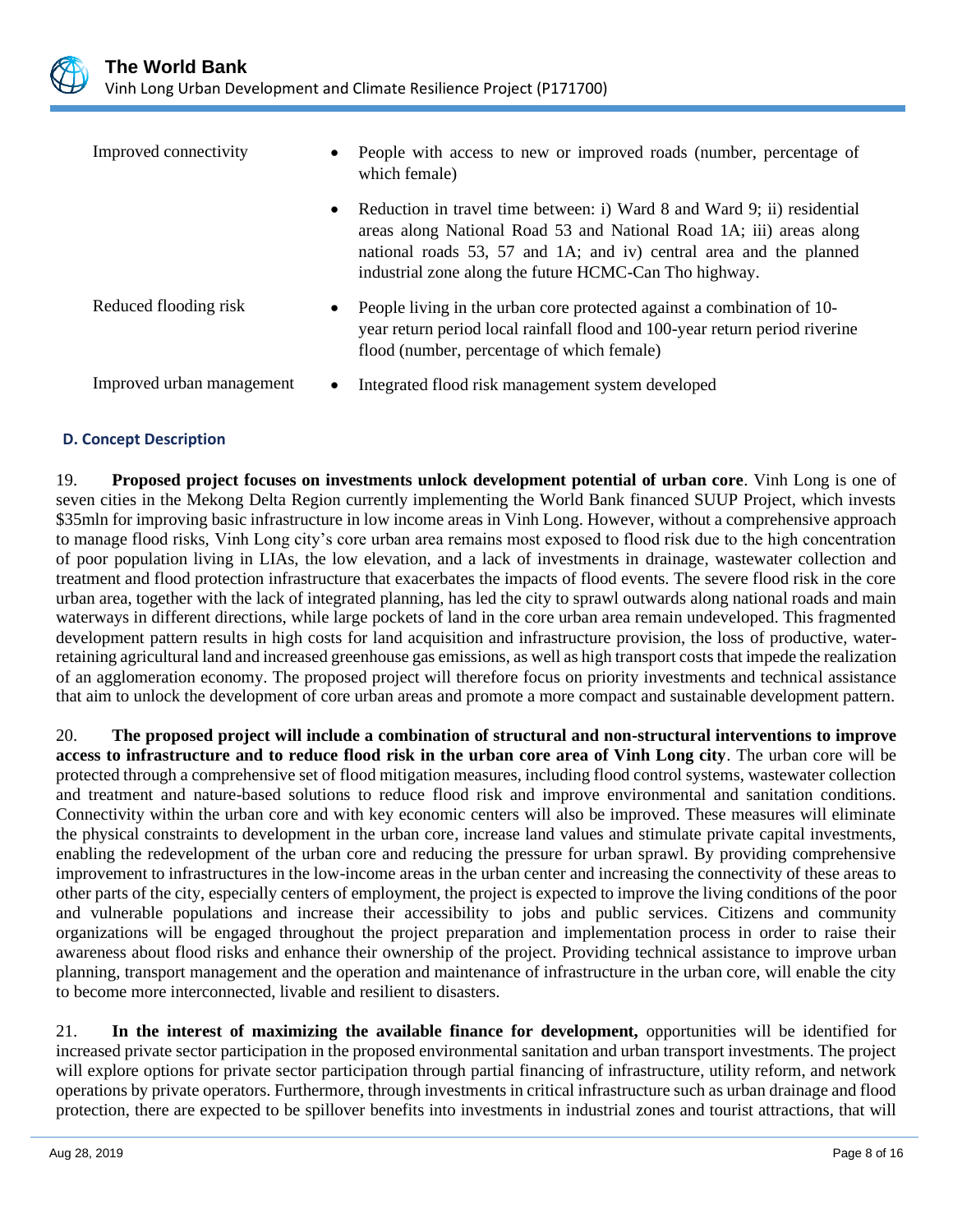

lead to further private investment in the city.

22. **The project will also adopt a gender sensitive approach to ensure equal rights for both men and women to participate in the project, and equal opportunities to access and benefit from services supported by the project**. Studies show that women in general tend to be disproportionately impacted by floods, especially given their roles as primary caregivers and providers of food and fuel. Improvement of the road network, environmental sanitation, and flood mitigation through the project is expected to increase women's convenience in accessing markets and jobs and sending children to school, while reducing their housework related to cleaning up during/after floods and enabling some of them to start homebased businesses while attending to their families. During project preparation and implementation, gender-segregated consultations will be conducted and technical designs of investments will consider the different needs for women and men (e.g., differentiated travel patterns, perception of safety, and universal access design principles). The Women's Union<sup>20</sup> at the ward/community level will be actively engaged in disseminating project information, providing feedback, organizing consultations and training, and serving as liaisons between the community and PMU. During project evaluation, the project will monitor indicators disaggregated by gender.

#### *Project Components*

23. The project is organized around four components:

## **Component 1: Flood risk management and environmental sanitation (WB Loan/Credit: US\$ 93.3 million)**

24. The objective of this component is to reduce flood related risks and improve environmental sanitation in the urban core of Vinh Long city through investments in drainage and sewage networks, wastewater treatment and flood protection measures. Design of this component will be based on assessment of the flood risks, including flood hazard and the vulnerability of the affected community, and consists of a balance between gray and green infrastructure (or nature-based solutions). The structural measures include improving the *pathways*<sup>21</sup> of floods, by rehabilitating and upgrading the canals and drainage and improving sewage system to reduce pollution during flooding, protecting the *receptors* by expanding and upgrading roads and building embankments, as well as ways to control the *sources* of flooding including Sustainable Urban Drainage Systems (SUDS), flood retention and detention through rainfall capture and runoff control using nature-based solutions. Nature-based solutions are proposed to reduce runoff and minimize flooding, such as water absorbent landscape, pervious pavement, detention and retention ponds; while bio-engineering methods are proposed as more natural ways to stabilize canal embankments using soil bags, gabions, erosion control blankets, geogrids etc. These solutions will be incorporated to reduce the burden and associated cost of the gray infrastructure. Non-structural measures will focus on putting in place effective mechanisms for institutional coordination, integrating flood risk analysis in urban planning and management, and improving operation and management (O&M). In addition, the design of infrastructure will factor in access to services for women and men and universal design (i.e., ensuring accessibility for older people and people with disabilities) considerations.

25. *Sub-component 1.1: Urban drainage system.* This component will finance the rehabilitation and improvement of the canal and drainage system in the core areas, including construction of new drains, dredging of canal systems, creation of rainwater retention areas, etc. This is critical for enhancing the capacity of rainfall capture, runoff control and conveyance to reduce flood risks and sustaining the significant private and public investments in the inner parts of the city. The designs of drainage infrastructure will take into account climate change scenarios produced by MONRE and reflect them through

<sup>&</sup>lt;sup>20</sup> The Women's Union is a sociopolitical organization that represents and defends the legal and legitimate rights and interests o[f women in Vietnam](https://en.wikipedia.org/wiki/Women_in_Vietnam) and has representatives at the grassroots level of wards or communes.

<sup>&</sup>lt;sup>21</sup> The 'source-pathway-receptor' model is a useful tool to help understand flooding risk and flood mechanisms. The flood sources include water from rivers and the sea, as well as groundwater and direct rainfall. The pathways consist of overtopping of flood defences, seepage through dikes, rising groundwater. While receptors are the people, property, infrastructure and urban developments in the flood plains. Fluvial Design Guide, Environment Agency, UK, FO Ogunyoye, J JH Flikweert, no date) http://evidence.environment-agency.gov.uk/FCERM/en/FluvialDesignGuide.aspx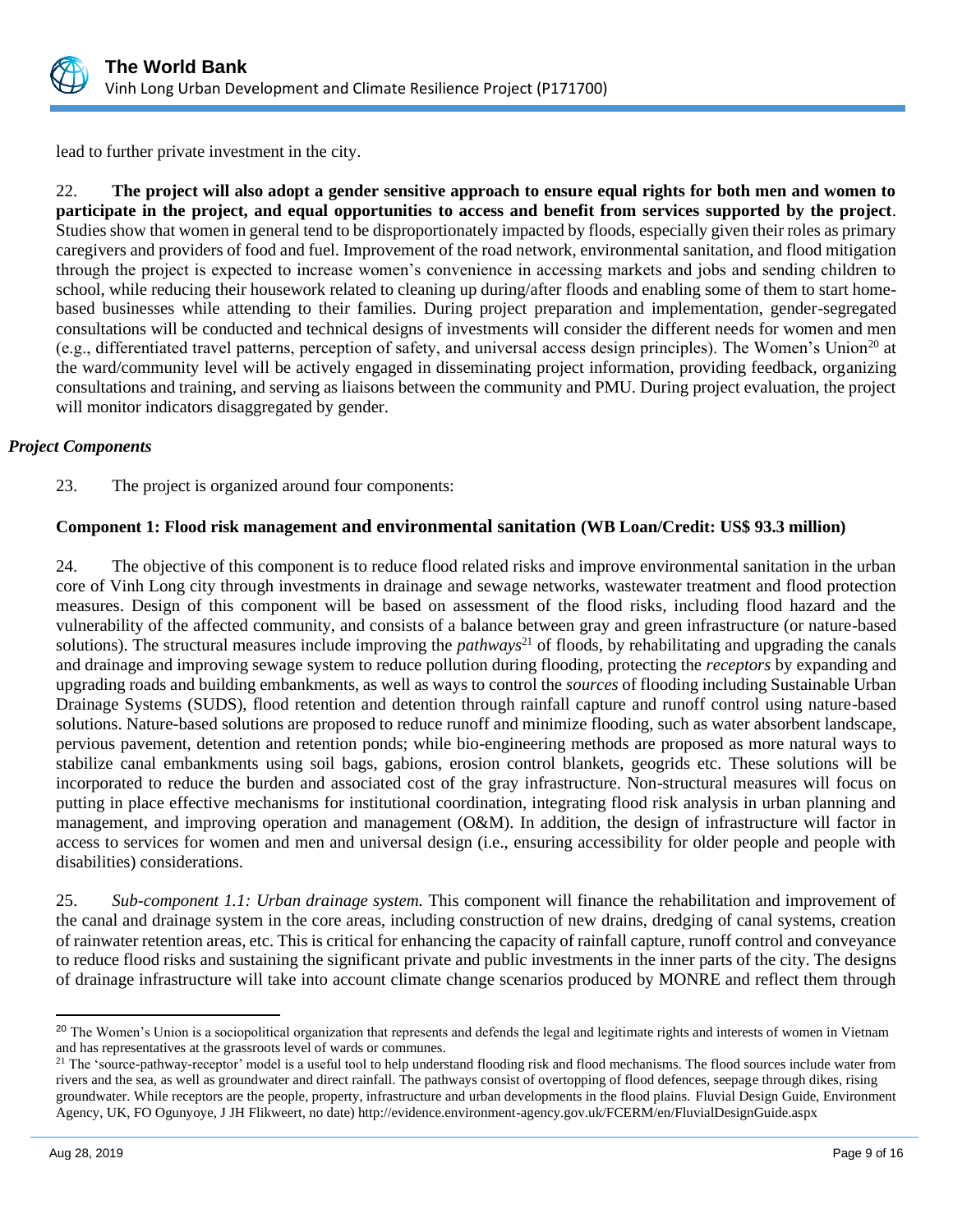

improved hydraulic modeling works and flexible use of structural and non-structural approaches. Secondary flow paths for conveyance of flood water in excess of the drainage system capacity should be considered. In terms of geographical coverage, this sub-component will prioritize the improvement of basic infrastructures in six low-lying residential areas in the urban center covering about 121 ha and benefiting 12,000 inhabitants, most of whom have relatively low incomes. The scope and design of investments in these areas will be developed through a participatory process similar to that used under the SUUP.

26. *Sub-component 1.2: Wastewater collection and treatment system.* This includes the construction of a wastewater treatment plant and rehabilitation and construction of sewer collection networks to collect and treat domestic wastewater before it's discharged into water bodies. Based on the findings of an Asian Development Bank (ADB) report<sup>22</sup>, the wastewater collection and treatment will be prioritized for urban inner areas with an estimated service population of about 119,000 people (about 80% of city's total population) and a land area of about 2,060 ha. A separate system for wastewater collection has been proposed. The treatment capacity of the WWTP in 2023 is estimated to be up to 15,000 m3/day-night, but the underlying calculations are still being reviewed. In addition to improving the environmental sanitation conditions, the wastewater collection and treatment will also contribute to improving surface water quality. Technical designs for this sub-component will also explore incorporation of nature-based solutions such as constructed wetlands and treatment ponds. Operators will be equipped with appropriate O&M equipment including vehicles such as suction trucks and combined highpressure cleaning trucks. The use of renewable energy sources such as solar energy for covering part of the treatment plant's energy demand will be explored. Wastewater collection and treatment will require comprehensive capacity building and training of all involved stakeholders, as well as institutional development and strengthening. The project will also consider mechanisms to support household connections and cost recovery of WWTP operation.

27. *Sub-component 1.3: Flooding mitigation in the urban core area.* A polder approach was proposed for flood mitigation, which can be expressed as a structural system consisting of: i) a closed "ring embankment with tidal sluicegates/valves" to protect areas from high water on the edge of rivers (river and tide floods); and, ii) a drainage system including open canals, sewers, storm rainwater retention, and pumps (if needed). According to the Flood Control Plan for Vinh Long city approved in 2013 by Ministry of Agriculture and Rural Development (MARD) and the Adjusted Construction Master Plan for Vinh Long city currently being prepared, three small polders are proposed in the inner city of Vinh Long to protect the core urban area (2,059 ha) from river and tidal flooding. It is proposed that the polder dikes to the south will serve the dual purpose of flood control and road connectivity, through aligning the raised urban main road No.2 along the southern polder dike. This polder approach with a dual-purpose road is considered more flexible and cost-effective compared to the conventional ring embankment approach. A flood risk assessment based on updated hydraulic modeling of the core urban area of Vinh Long city is being carried out to validate the polder approach and optimize options for naturebased solutions. The stabilization of the embankment will consider green bio-engineering methods. Where possible, the creation of amenities comprising green spaces with native and shade providing tree species and promenades with tracks and boardwalks along the embankment will be provided for both cyclists and pedestrians in order to turn the waterfront into an attractive recreational area.

28. *Sub-component 1.4: Development and operation of an integrated flood risk management system in the city.*  Currently, there is considerable fragmentation and overlap in flood risk management responsibilities among key agencies. This lack of clarity reduces effectiveness in planning, implementation and operation of the flood related infrastructure in Vinh Long. Improvement to the flood risk management system will enable the city to: i) define clear roles and responsibilities of key agencies, including DARD, DoC and Water Supply and Drainage Companies, in the operation and management of the city flood control and drainage system; ii) improve protocols in operation of the city flood control and drainage system in the case of emergency (high tides, river flood discharge, etc.); iii) develop an operation & maintenance (O&M) framework for the systems; iv) develop an improved early warning information system, as well as conduct public awareness raising through existing mass media and organizations and coordinate with other Mekong provinces on

<sup>&</sup>lt;sup>22</sup> TA 7885 VIE: Support to Central and Local Governments to Implement Urban Environmental Improvement Programs, Asia Development Bank, 2015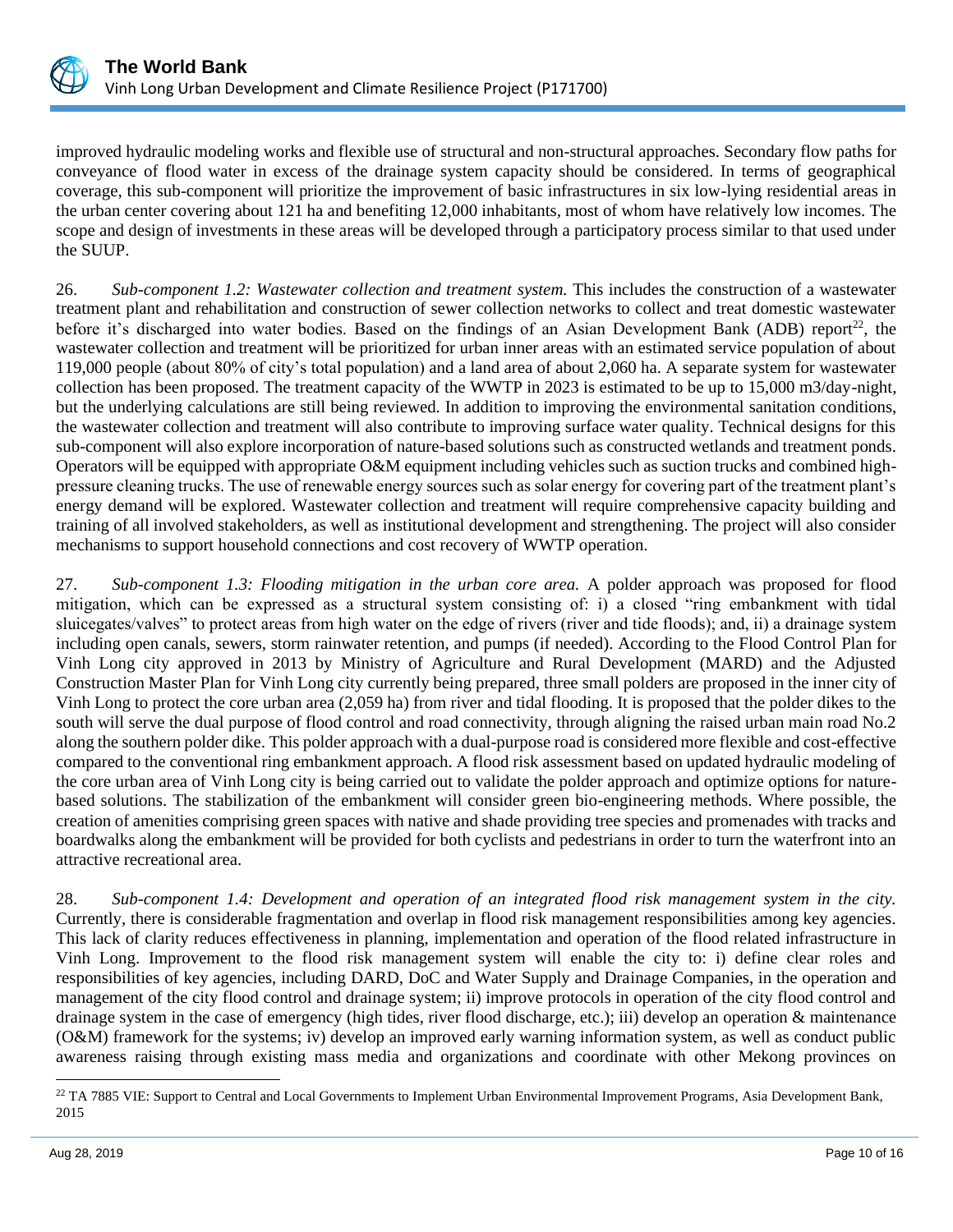

information sharing; and v) if the polder approach is adopted, install a SCADA system in the flood mitigation structures including devices such as remote water level sensors, rain fall recording stations, hardware and software for internal and external data processing and operation of sluice gates.

## **Component 2: Strategic corridors development (WB Loan/Credit: US\$ 41.5 million)**

29. This component will finance the prioritized investments in roads as identified in the draft Adjusted Construction Master Plan of Vinh Long City to increase regional and intra-city connectivity. Development of the core urban area is currently segmented by several national roads with the inter-city traffic flow going through the city, causing safety concerns and constraints to compact urban development. The proposed roads will improve traffic safety by providing alternative routes for the inter-city traffic to bypass the city center, provide better accessibility for residents to jobs, education, and other services, and allow for mixed land uses and densification in less flood prone areas. The "green roads" will be proposed which will be tree lined, act as green shade providing corridors and include nature-based solutions to deal with rainwater runoff. Increased accessibility and connectivity as a result of the new and improved transport infrastructure is likely to increase land values and investment opportunities along transport corridors, which is value-creation that the government can capture using a variety of mechanisms and convert into public revenue. In doing so, the city has the opportunity to proactively guide urban growth to areas with lower flood risk and densify the urban core area, which will be protected by the flood protection scheme.

30. The project will also promote non-motorized transport options as well as consider the future creation of urban public transport networks in the design of main roads. The road width will be based on sound analyses of travel and traffic demand. Traffic safety issues will be thoroughly reviewed and addressed, especially at intersections with major roads and transit roads of national highways/bypasses, as well as pedestrian crossings. To address the potential impacts of climate change, road drainage structures will be designed based on hydrologic analyses that adopt climate change scenarios while the elevation of roads will take into account projected increases in seawater levels. The design will also incorporate naturebased solutions such as "green roads" comprising pervious pavement and water absorbing tree pits and landscape, as well as universal access criteria such as providing a network of accessible pedestrian routes, appropriate tactile pavement, improved sidewalk space and pedestrian crossings, creation of appropriate parking spaces for motorcycles to reduce the obstruction to pedestrians, and prioritizing pedestrian connections to major destinations such as schools, employment centers, markets and shopping areas and public transportation stops.

*31. Component 2 will finance the following investments:*

• Vertical connection road between Ward 8 and Ward 9, which is currently a missing link in the urban road network.

Urban main road No. 1. This road plays a role of a horizontal arterial in the urban road network to facilitate connectivity between residential areas along National Road 53 and National Road 1A.

• Urban main road No. 2. This will link national roads 53, 57, 1A and 1A bypass. This road will divert the inter-city traffic from going through the city center, and also provide flood control through tidal gates and pumping stations installed along the road.

• Extension to Vo Van Kiet Street. This enhances connectivity of the central area with the HCM-Can Tho expressway in the future, and with the planned industrial zone in this area.

32. The first two roads will run through the existing built-up area and serve to create the important vertical and horizontal links in the urban road network. The Urban main road No. 2 will serve multiple purposes, as a development boundary in the south, horizontally linking several national roads so as to prevent inter-city traffic from mixing with intracity traffic, at the same time the elevated road embankment will serve as part of the flood control scheme. The extension to Vo Van Kiet Street is a major transport link to connect residents with jobs in the industrial areas. Special attention will be paid to the development control along urban main road No. 2 and the extension to Vo Van Kiet Street in order to avoid unintended urban sprawl.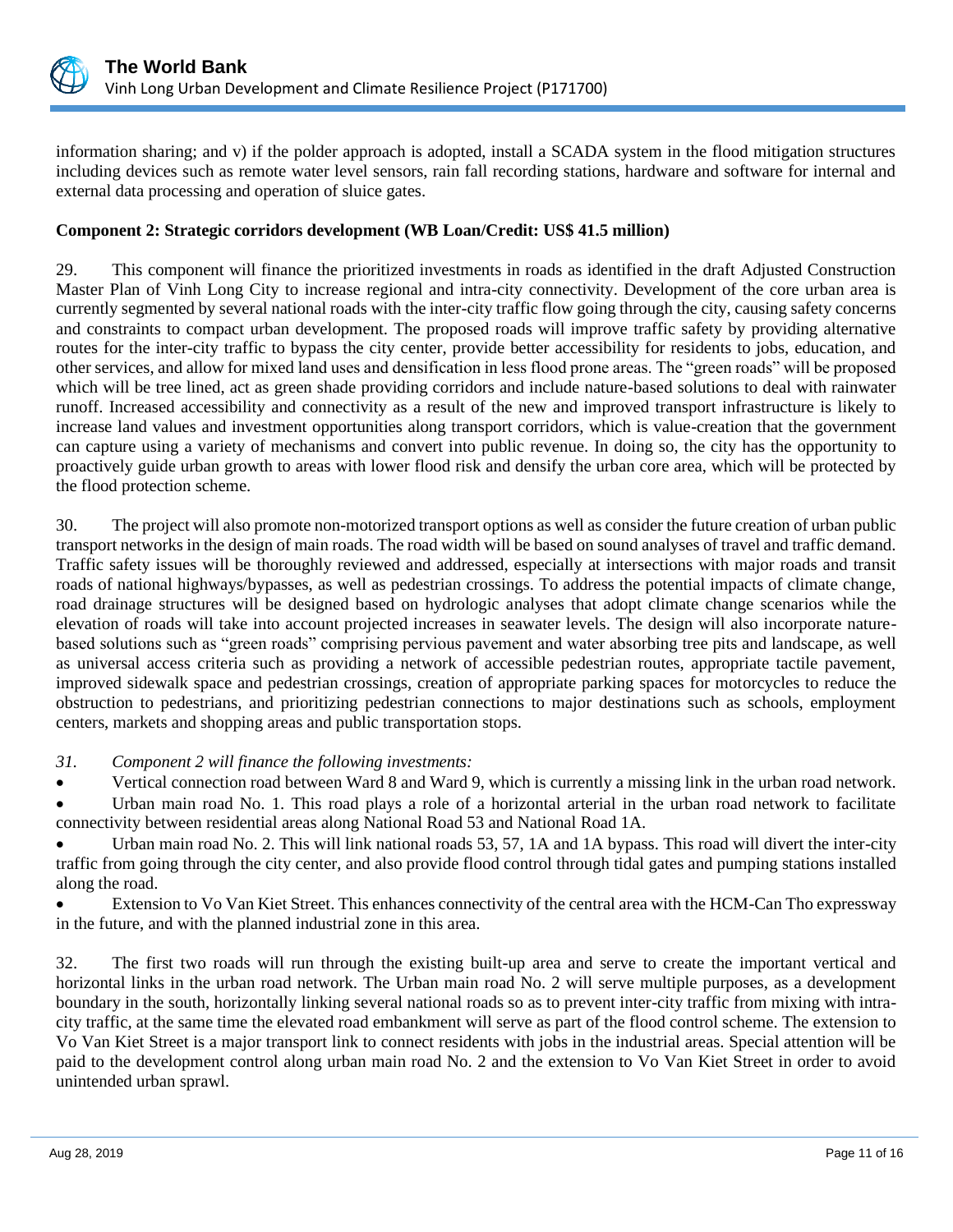

## **Component 3: Resettlement Area Development (WB Loan/Credit: US\$ 4.9 million)**

33. The project will try to minimize resettlement impacts through adopting fit-for-purpose standards and appropriate design, however, significant resettlement impacts are expected due to the proposed investments, particularly under the embankments in Component 1 and the roads in Component 2. An estimated 445 households may have to be relocated under the project. This component will ensure improved living conditions and security of tenure for those target communities who are subject to relocation and resettlement under the project. An investment for technical and social infrastructure at the resettlement site in Ward 8 of Vinh Long City will be proposed with green and nature-based solutions incorporated, such as park connectors, water absorbing tree pits and landscapes, pervious pavements, stormwater detention ponds, raingardens, etc. This resettlement site covers an area of 12.5 hectares which is currently agricultural land and not occupied by any households, easing the compensation process. In addition, the resettlement site is assessed to be appropriate as it is just 5 km from the city center and close to National Road 53. Services (water, drainage, electricity, access roads) are already present along the proposed resettlement area, which will facilitate the development of the site.

## **Component 4: Enhancing Climate Resilience in Urban Management (WB Loan/Credit: US\$ 2.4 million)**

34. This component aims to improve urban management in a climate and risk informed manner and to set the stage for the development of Vinh Long as a smart city. The proposed project will support implementation of Vinh Long's smart city ICT framework currently being developed, through investments in data and ICT infrastructure including software, hardware and equipment, in conjunction with counterpart fund from the province. It will finance development of a geospatial data sharing platform to improve data sharing across different departments, and specific smart city applications including information management systems in flood risk management, transport management, and equipment for improving Operation and Maintenance (O&M) of the newly invested infrastructure.

• *Developing a geospatial data sharing platform and leveraging ICT for improving urban management.* A geospatial data infrastructure that integrates spatial and non-spatial data is important for multi-dimensional assessments on climate resilience and serves as a foundation for creating applications for monitoring, evaluation and enforcement of plans. This activity will support the development of a data sharing platform to integrate multiple data sources from different departments in Vinh Long. Proper institutional mechanisms and procedural guidelines for data sharing and updates will need to be developed, as well as strengthening the capacity to manage and use the data platform to support various city planning and management functions. In addition, this activity will also pilot community-based initiatives using mobile applications to improve real-time disaster monitoring and management such as flood and erosion.

• *Information system and equipment for improving Operation and Maintenance.* Most cities in Vietnam suffer from a lack of clarity of the institutional and funding arrangements as well as practical skills and experience for O&M, and Vinh Long is no exception. Investment in infrastructure maintenance is critical to reduce vulnerability to disasters and climate risks, reduce contingent liability and to ensure sustainable economic growth. This activity will develop an O&M strategy based on vulnerability assessments of the city's critical infrastructure, and identify suitable information systems for improving O&M. Operating departments of the newly invested infrastructure will be supported with appropriate equipment and capacity for O&M.

• *Effective transport management and equipment toward smart transportation system.* The objectives are to improve traffic management and integration of transport and flood management in the city. This activity will: i) integrate transport data with the city geospatial data sharing platform as mentioned above, to enable travel demand analysis as inputs to transport planning; ii) improve traffic safety through deploying intelligent transport systems (ITS), including installing traffic signals at intersections along the project corridors; iv) in coordination with DOT's ongoing proposal, install speed camera and vehicle weight control system within the city area; and v) enhance DOT staff capacity in the application of ITS in traffic management and transport planning.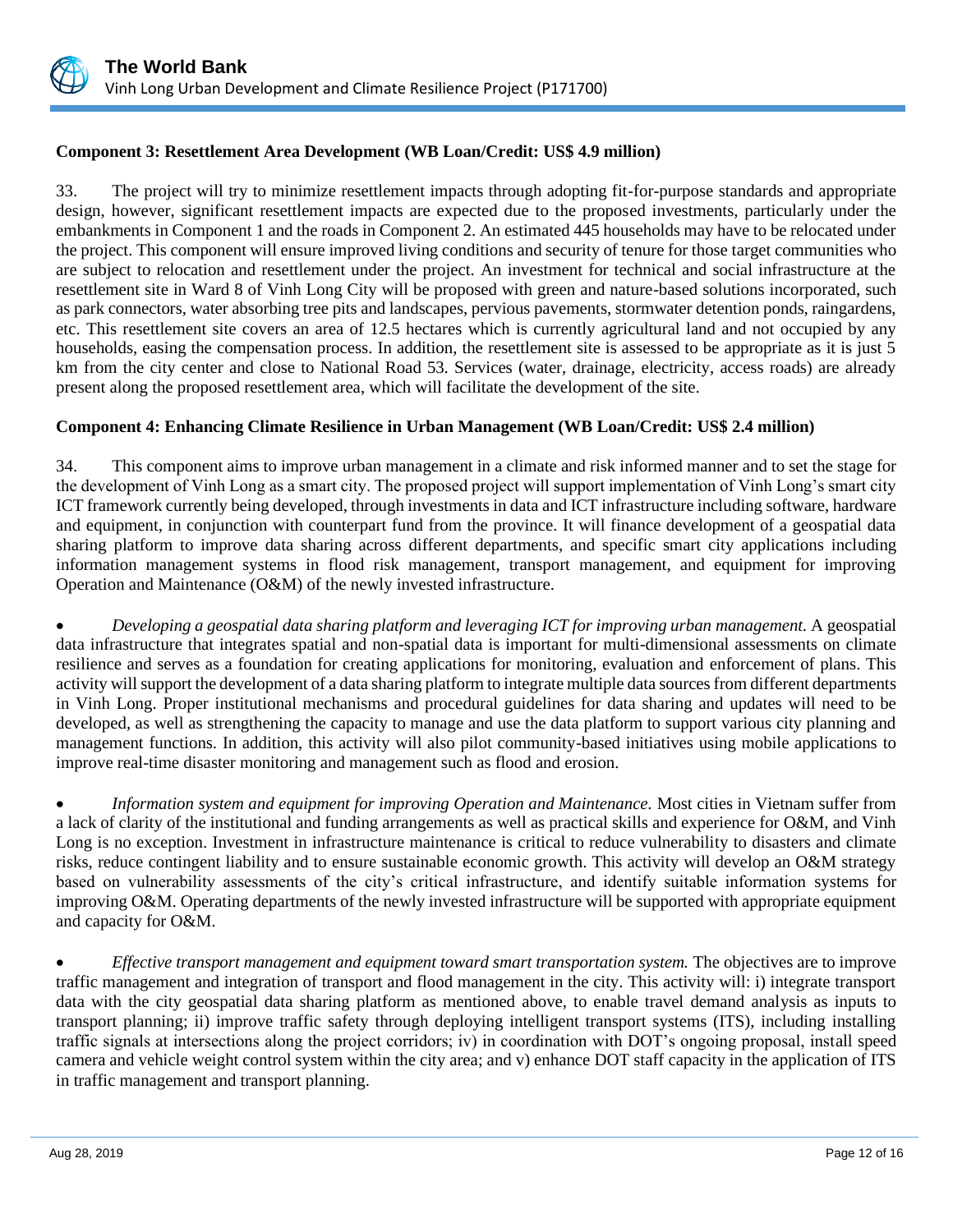

35. *Project implementation support.* TA will be provided for: (i) the preparation of technical designs for infrastructure investments; (ii) independent monitoring of Environmental and Social Framework (ESF) standards; (iii) independent financial audits; and (iv) strengthening implementation capacity for project management, ESF standards, financial management, procurement, and monitoring and evaluation.

## *Project Beneficiaries*

36. The project will directly and indirectly benefit over 140,000 residents of Vinh Long City. Residents will benefit from improved urban infrastructure that will reduce the risk of flooding, expand access to improved sanitation and hence improve public health, as well as reduce travel times on new and improved roads. The project will also improve connectivity with industrial parks and tourist attractions in the project city. This will benefit the workers and business persons as well as visitors traveling to and from the city. Provincial and city People's Committees also directly benefit from the technical assistance and capacity development activities for improved project management, geospatial data and information management, flood risk management, transport management, and O&M.

#### *Proposed Project Cost*

37. The total project cost is US\$ 219.4 million, of which US\$ 163.4 million will be financed by the WB Loan/Credit. The remaining US\$ 56.0 million will be financed through counterpart funds from the PPC and CPC to finance land acquisition and compensation, technical assistance activities, project management, and other costs. The project cost by components is as follows:

|                                         | <b>WB</b> | Counterpart Fund |
|-----------------------------------------|-----------|------------------|
| Direct costs                            |           |                  |
| Component 1                             | 93.3      |                  |
| 1.1 Drainage system                     | 13.4      |                  |
| 1.2 Wastewater collection and treatment | 39.0      |                  |
| 1.3 Flood mitigation                    | 40.0      |                  |
| 1.4 Flood risk management system        | 0.9       |                  |
| Component 2                             | 41.5      |                  |
| Component 3                             | 4.9       | 27.6             |
| Construction of resettlement site       | 4.9       |                  |
| Site clearance & compensation           |           | 27.6             |
| Component 4                             | 2.4       | 6.4              |
| Other costs and contingency             |           |                  |
| Taxes, interest, fees                   |           | 14.7             |
| Contingency                             | 21.3      | 7.3              |
| Sub-total                               | 163.4     | 56.0             |
| <b>TOTAL</b>                            |           | 219.4            |

Table 2: Proposed Project Cost (US\$ million)

38. The Bank team is currently at early stage of discussion about a potential co-financing opportunity for selected investments related to wastewater collection and treatment under Component 1 with the DRIVE program from the Dutch Ministry of Foreign Affairs, being implemented by the Netherlands Enterprise Agency (RVO) on behalf of the Minister for Foreign Trade and Development Cooperation of the Netherlands, who is interested in providing a grant to co-finance the project.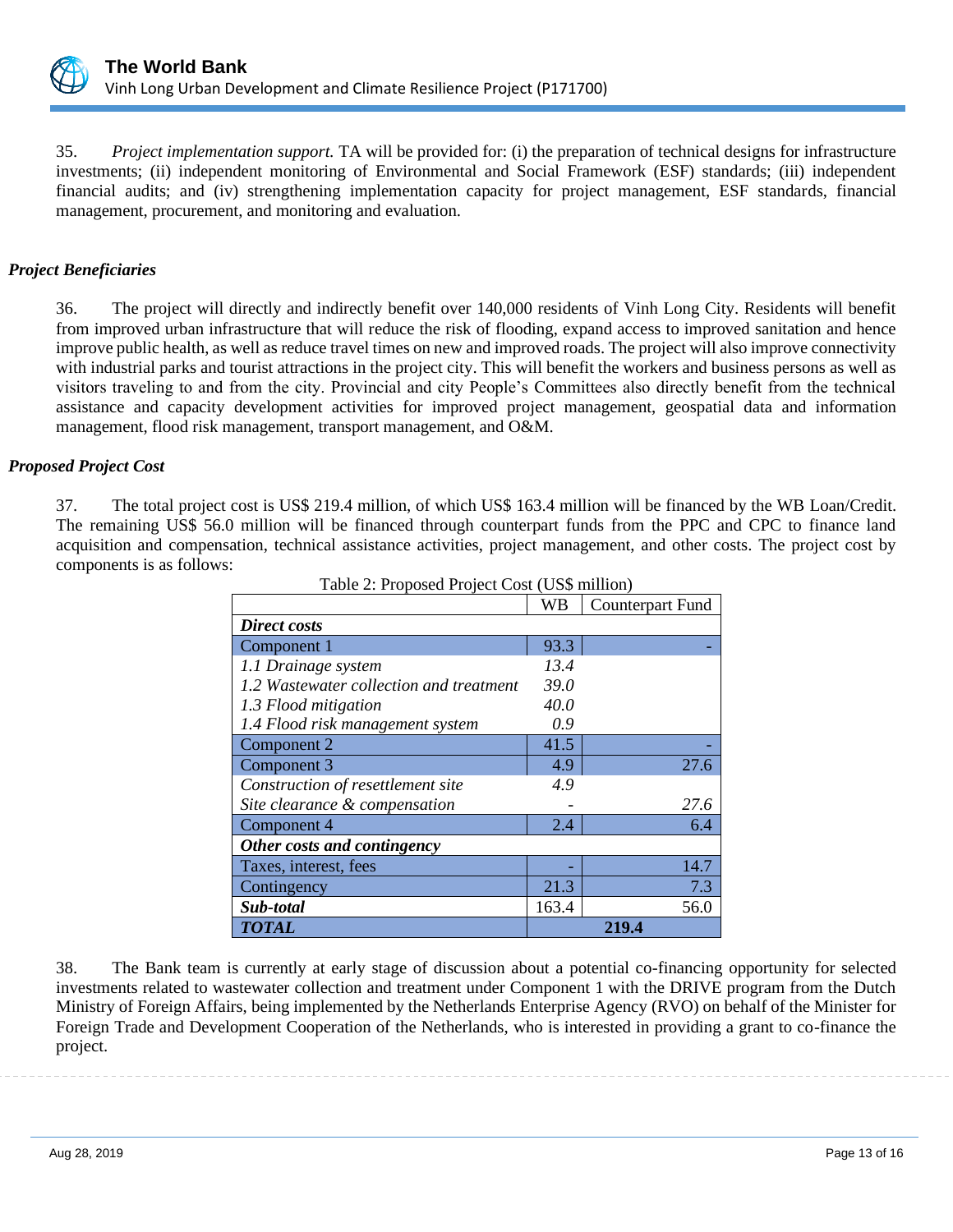

| <b>Legal Operational Policies</b>           | Triggered? |
|---------------------------------------------|------------|
| Projects on International Waterways OP 7.50 | Yes        |
| Projects in Disputed Areas OP 7.60          | No.        |
|                                             |            |

Summary of Screening of Environmental and Social Risks and Impacts

39. The project environmental risks and impacts would mainly be related to the implementation and operation of the investments under Component 1 through Component 3 of the project. The bulk of anticipated impacts would be related to construction works and include common risks such as: (i) dust, noise, vibration, generation of solid wastes and wastewater; (ii) water quality reduction, localized flooding and related unhygienic conditions, disturbance to urban and canal/riverside landscape; (iii) interruptions to existing public services and infrastructure such as drainage, power and water supply, irrigation; (iv) road way and waterway traffic disturbance and increased traffic safety risks; (v) loss of some trees, vegetation cover and aquatic benthic species; (vi) health and safety risks to workers, etc. Most of these are mostly temporary, at low to moderate level and reversible, however, some incremental disturbance and safety risks to the affected parts of urban population, visitors and traffic, particularly at night time and in rainy season can be anticipated as some pipeline/road works would be carried out in the core urban areas while construction activities under the on-going SUUP would be implemented at the same time. In addition, there are also other specific risks and impacts related to the specialized characteristics of the project location and typology of construction activities such as safety risks related to UXO left from the war which ended in 1975, disturbances caused by excavation, dredging, pile driving, compaction in road works or at river embankments may cause damages to existing weak structures. Dredging of canals and rivers would also generate materials that could cause serious pollution if not properly handled, stored and disposed. There could be localized and temporary flooding, nuisance and visual impacts in relatively large areas covering construction site, temporary storage yards, along transportation route and final disposal sites. There is some risk of significant and/or irreversible impacts associated with the proposed works. The main risks and impacts during operation would result from permanent changes in land use and elevated local ground elevation at and/or along the new roads. The new roads may cause access disruptions and community fragmentation, changes in local drainage patterns, or increased levels of dust, noise, vibration and traffic safety risks. These could result from poor planning/design and a lack of consultation and stakeholder engagement during project planning/preparation and implementation. Induced development, such as new residential and commercial structures along new/improved urban roads would be expected, however with low to moderate impact within an existing urban zone. Regarding the wastewater collection and treatment systems, the main concerns during operation phase would be the risk of pollution due to system failure, particularly failures at pumping stations and the treatment plant. While the capacity has not been confirmed, the level of GHG emissions is yet uncertain either as it depends on the treatment technology and processes including gas capture and treatment. This will be determined during the detailed design phase (i.e. during further project preparation). Changes in landscape, disrupted access to water fronts from river/canal side, pollution and localized flooding caused by rainwater and domestic wastewater would be the main issues to be considered in relation to canal and river embankments construction and operation.

40. The comprehensive improvement to infrastructure in the urban core area related to the canal embankments, drainage system, and wastewater treatment system, strategic corridor development, and resettlement and compensation may require land acquisition, and there may be a need for relocation of households, as well as a temporary restriction of access to infrastructure and livelihood opportunities. Potential social risks and adverse impacts anticipated are mainly related to (i) the acquisition of land from 3,000 affected households, of whom roughly 500 households may have to be relocated or resettled within their existing land plot; (ii) the loss of agricultural land (intensive paddy production land) which will affect farmers' livelihoods; (iii) loss of assets on lands, business activities, and other properties; (iv) possible additional land acquisition, under city financed domestic projects, along the proposed extended Vo Van Kiet street, and along the urban main roads for future development may lead to a perception that these are associated with the World Bank financed project; (v) relocation of graves; (vi) the risk that city government units responsible for land acquisition and resettlement may not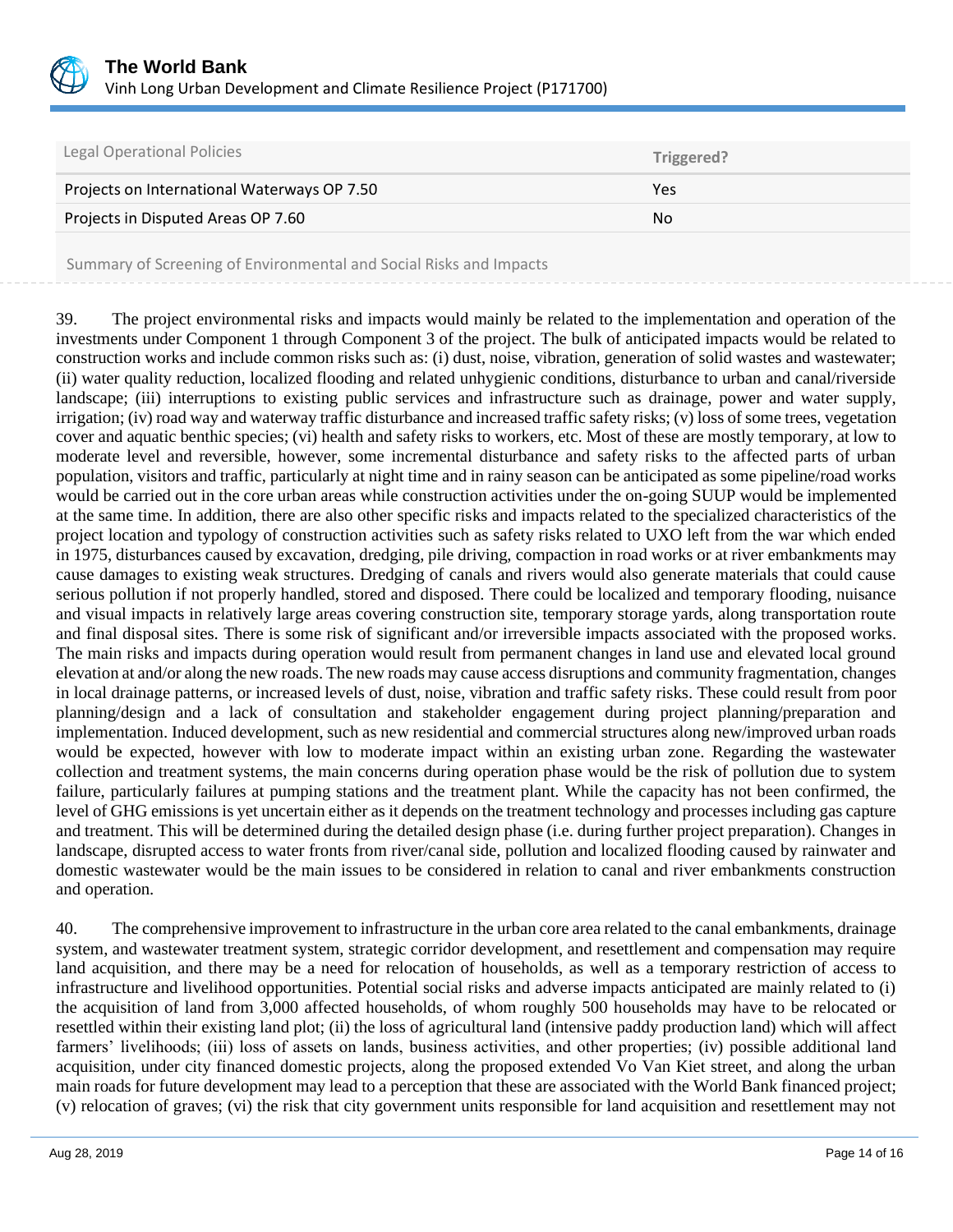

have the capacity to deliver the land required for the project in a timely fashion, and the development of the Resettlement Site will not be ready on time; (vii) the risks and impacts on community health and safety due to construction works (wastewater, dust, noise) and operation (traffic accidents), and related risks from the influx of labor to low income project areas, characterized by poor and vulnerable residents, during construction (e.g. Gender-based violence, sexual exploitation and abuse, and the spread of sexually transmitted and communicable diseases); (viii) increase of conflict between users in wastewater discharge connection; and (ix) uneven access to project benefits among vulnerable groups such as poor households, female headed households, elderly and disability.

## **CONTACT POINT**

#### **World Bank**

Hoa Thi Hoang, Mansha Chen Sr Urban Spec.

#### **Borrower/Client/Recipient**

Socialist Republic of Vietnam

#### **Implementing Agencies**

ODA PMU of Vinh Long Province Dang Vinh Phuc Truong PMU Director odavinhlong@gmail.com

#### **FOR MORE INFORMATION CONTACT**

The World Bank 1818 H Street, NW Washington, D.C. 20433 Telephone: (202) 473-1000 Web:<http://www.worldbank.org/projects>

## **APPROVAL**

Task Team Leader(s): Hoa Thi Hoang, Mansha Chen